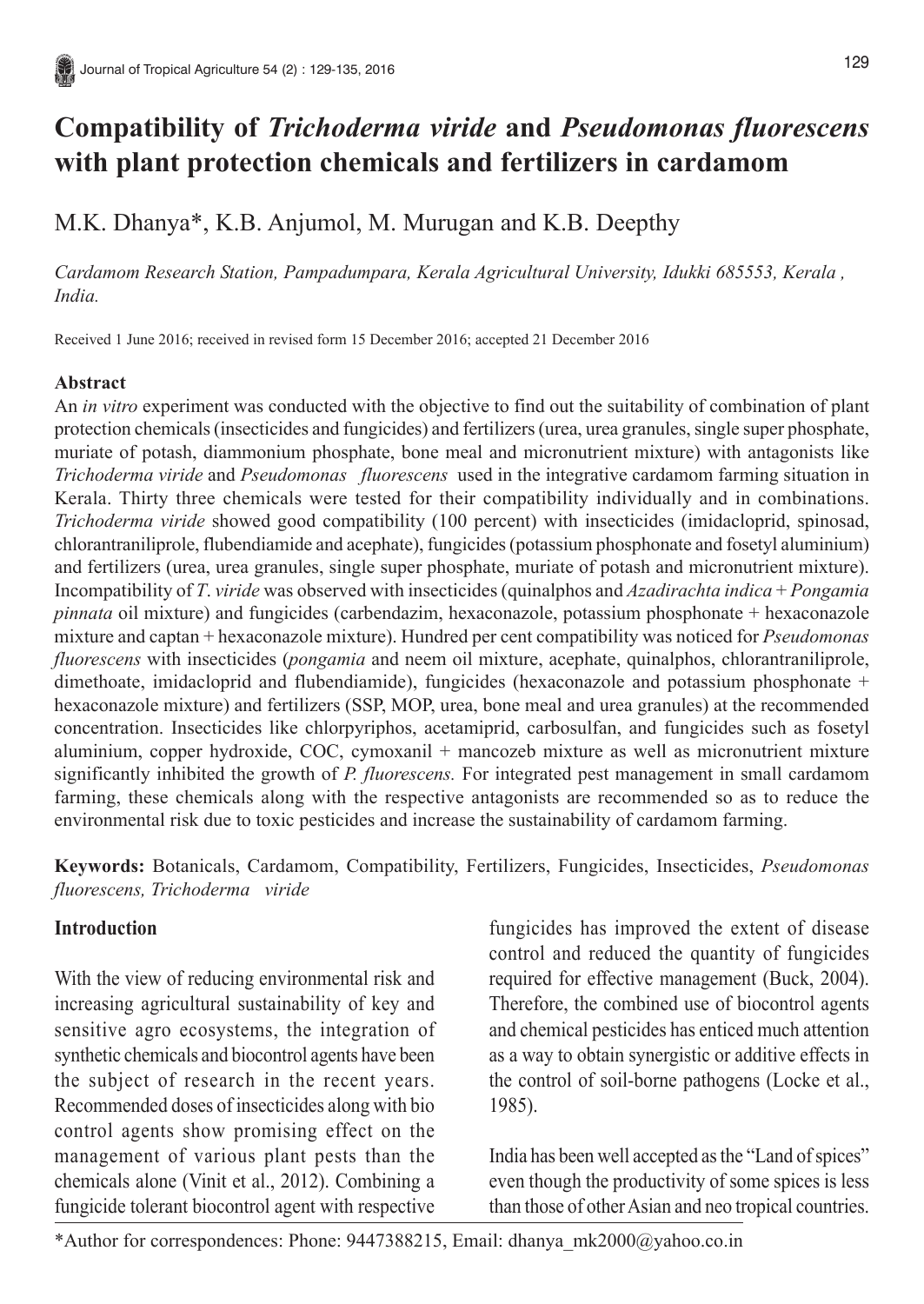One of the major spices in India is the small cardamom (*Elettaria cardamomum* Maton) which is grown under intensive management. The production and productivity of this crop has been affected by several pathogens like *Pythium, Phytophthora, Fusarium* and *Rhizoctonia* and also insects pests such as shoot borer (*Conogethes punctiferalis* G*.*), thrips (*Sciothrips cardamomi*), root grubs (*Basilepta fulvicorne*) and root knot nematode (*Meloidogyne* sp.). Hence the crop is heavily sprayed with toxic pesticides on regular basis. To minimize the pesticide usage and load in the environment and produce farmers prefer IPM practices to sole chemical application.

Since there is a ban for red labeled pesticides in Kerala, growers are using yellow, blue and green labeled insecticides as well as blue and green labeled fungicides along with specific biocontrol agents. *P. fluorescens* and *T. viride* are the most commonly used biocontrol agents by cardamom farmers along with chemical pesticides. Scientific information and evidences on the compatibility of pesticides and fertilizers with these biocontrol agents is scanty for cardamom. Therefore, this *in vitro* study has been made to evaluate the compatibility of common biocontrol agents *P. fluorescens* and *T. viride* with the frequently used chemical pesticides and fertilizers at recommended doses.

#### **Materials and Methods**

Kerala Agricultural University isolates of *P. fluorescens* and *T. viride* that are already proven to be effective against major diseases (capsule rot, clump rot and *Fusarium* rot) of cardamom were used in this study. The details of fungicides, insecticides and chemical fertilizers recommended and used for rainfed cardamom are given in Table 1-3. The data generated in this study were analyzed using MSTAT and DMRT (Duncans Multiple Range Test).

## *In vitro compatibility of T.viride with insecticides, fungicides and fertilizers*

Respective recommended concentration of each chemical as given in Table 1-3 was added to molten sterile potato dextrose agar media(PDA) which was later poured on to separate sterile Petri dishes. Three replications were maintained in each treatment under completely randomized design. The PDA without chemicals/fertilizers served as control Mycelial discs of 5mm size were cut from the growing margin of 72 h old culture of *T. viride* and inoculated at the centre of the media in the Petri dishes and incubated at 28<sup>o</sup>C. The diameter of

*Table 1.* Insecticides used under *in vitro* compatibility studies

| <i>raole 1. Historicially asca anach in this companyment</i> statics |                                                                      |                  |  |  |
|----------------------------------------------------------------------|----------------------------------------------------------------------|------------------|--|--|
| Treatments                                                           | Insecticides Chemical name (Trade name)                              | Dose $l-1$ water |  |  |
| T1                                                                   | Imidacloprid (Maharaja 17.8 SL)                                      | 0.5ml            |  |  |
| T <sub>2</sub>                                                       | Carbosulfan (Marshal 25EC)                                           | $2 \text{ ml}$   |  |  |
| T <sub>3</sub>                                                       | Chlorpyriphos (Tricel 20 EC)                                         | $1.5$ ml         |  |  |
| T <sub>4</sub>                                                       | Chlorantraniliprole (Coragen 18.5 SC)                                | $0.3$ ml         |  |  |
| T <sub>5</sub>                                                       | Lambda cyhalothrin (Karate 5 EC)                                     | $0.6$ ml         |  |  |
| T6                                                                   | Plant extract of <i>Pinus sylvestris</i> (Pinex plus)                | $1 \text{ ml}$   |  |  |
| T7                                                                   | Flubendiamide (Fame 39.35 SC)                                        | 0.1ml            |  |  |
| T8                                                                   | Fipronil (Agadi 5 SC)                                                | $1.5$ ml         |  |  |
| T <sub>9</sub>                                                       | Quinalphos (Ekalux 25 EC)                                            | $2 \text{ ml}$   |  |  |
| T <sub>10</sub>                                                      | Dimethoate (Tagor 30 EC)                                             | $1.5$ ml         |  |  |
| <b>T11</b>                                                           | $Azadirachta indica + Pongamia pinnata mixture(Actin plus)$          | $2.5$ ml         |  |  |
| T <sub>12</sub>                                                      | <i>Pongamia</i> oil + <i>Neem</i> oil(1:1) mixture ( <i>Poneem</i> ) | $2 \text{ ml}$   |  |  |
| T <sub>13</sub>                                                      | Thiamethoxam (Actara 25 WG)                                          | $0.2$ g          |  |  |
| T <sub>14</sub>                                                      | Acephate (Acefex 75 SP)                                              | 1.5 <sub>g</sub> |  |  |
| T <sub>15</sub>                                                      | Spinosad (Tracer 45 SC)                                              | $0.2$ ml         |  |  |
| T <sub>16</sub>                                                      | Acetamiprid (Proud 20 SP)                                            | 0.4 g            |  |  |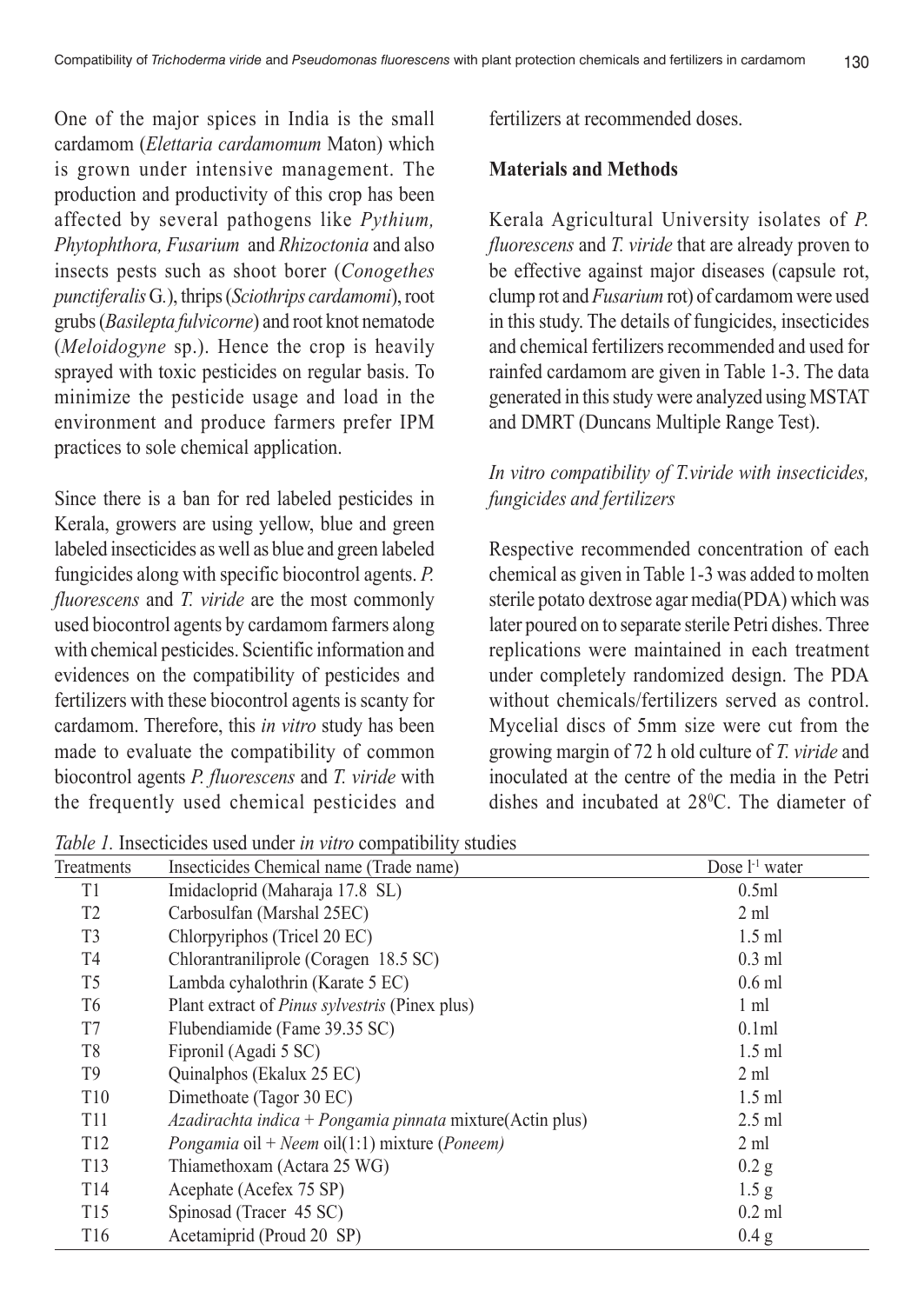| Treatments     | Fungicides : Chemical name (Trade name)<br>Dose $l^1$ water |                |  |  |
|----------------|-------------------------------------------------------------|----------------|--|--|
| T1             | Potassium phosphonate (Blue wave 40%)                       | $3 \text{ ml}$ |  |  |
| T2             | Hexaconazole (Roshan plus 5 SC)                             | 1 ml           |  |  |
| T3             | Potassium Phosphonate + Hexaconazole (3:1) mixture          |                |  |  |
|                | (F- control 40% and Roshan plus 5 SC)                       | $3 \text{ ml}$ |  |  |
| T4             | Bordeaux mixture                                            | $1\%$          |  |  |
| T5             | Cymoxanil8+ Mancozeb 64 (Moximate 64 WP)                    | 2g             |  |  |
| T <sub>6</sub> | Copper oxychloride (Blue trox 50 WP)                        | 2g             |  |  |
| T7             | Copper hydroxide (Isacide101 77 WP)                         | 2g             |  |  |
| T <sub>8</sub> | Carbendazim (Bavistin 50 WP)                                | l g            |  |  |
| T <sub>9</sub> | Fosetyl-Al (Aliette 80 WP)                                  | 1g             |  |  |
| T10            | Captan 70 WP+ Hexaconazole 5 WP (Taquat 5 WP)               | 2 g            |  |  |

*Table 2.* Fungicides used under *in vitro* compatibility studies

*Table 3.* Fertilizers used under *in vitro* compatibility studies

| Treatments Fertilizers |                              | Dose(ppm) |
|------------------------|------------------------------|-----------|
| Τ1                     | Urea                         | 135.7     |
| T2                     | Urea granules                | 135.7     |
| T3                     | Single super phosphate (SSP) | 312.5     |
| T <sub>4</sub>         | Muriate of potash (MOP)      | 208.3     |
| T5                     | Diammonium phosphate (DAP)   | 10000     |
| T <sub>6</sub>         | Bone meal                    | 347.2     |
| T7                     | Micronutrient Mixture        |           |
|                        | (Zn, B, Mn etc)              | 5000      |

colony was measured after six days and percent growth inhibition was worked out using the formula C-T/C x 100, where C is the growth of biocontrol agent in control and T is the growth in media containing chemicals/fertilizers (Suseela and Thomas, 2010).

## *In vitro compatibility of P. fluorescens with insecticides, fungicides and fertilizers*

Corresponding concentration of each chemical/ fertilizer was added to molten sterile nutrient agar media and then poured on a separate sterile Petri dish. One day old (24 h*) P. fluorescens* culture was streaked on to the respective plates and incubated at  $28 \pm 2^0$ C for 24-48 h and observed for their susceptibility/tolerance to the test chemicals. The medium without pesticide/fertilizer served as control. To quantify the growth on solid media, a score chart was prepared (Vidhya et al., 2012). The growth of *P. fluorescens* in media containing

agrochemicals was further confirmed by turbidometric method. To ascertain the tolerance or susceptibility, 200 $\mu$ l of bacterial culture (24h old) was inoculated in 10 ml of sterile peptone - water in test tubes containing the matching concentration of agrochemicals (Table 1-3). The inoculated tubes were incubated on a rotary shaker at  $30^{\circ}$ C and 180 rpm. The cell growth in each treatment was measured by optical density (OD) at 610 nm after 24 h inoculation in comparison with control.

#### **Results and Discussion**

# *In vitro compatibility of T. viride with insecticides, fungicides and fertilizers*

Among selected insecticides imidacloprid, spinosad, chlorantraniliprole, flubendiamide and acephate were 100 percent compatible with *T. viride;* whereas, acetamiprid, thiamethoxam and *poneem* showed an respective inhibition of 15.5%, 15.5% and 17.49%. Fipronil and dimethoate exhibited 25% inhibition while all other insecticides had more than 40% inhibition to the test antagonist. Among them, quinalphos and actin plus showed highest inhibition of 60.6% and 57.7% correspondingly (Table 4). Tronosmo (1989) has reported that insecticides used at recommended concentrations were more inhibitory to *Trichoderma* spp. than fungicides. Kranthi and Rajasekhar (2010) have observed that among insecticides, the secondgeneration synthetic pyrethroids like lambda cyhalothrin were less harmful than the conventional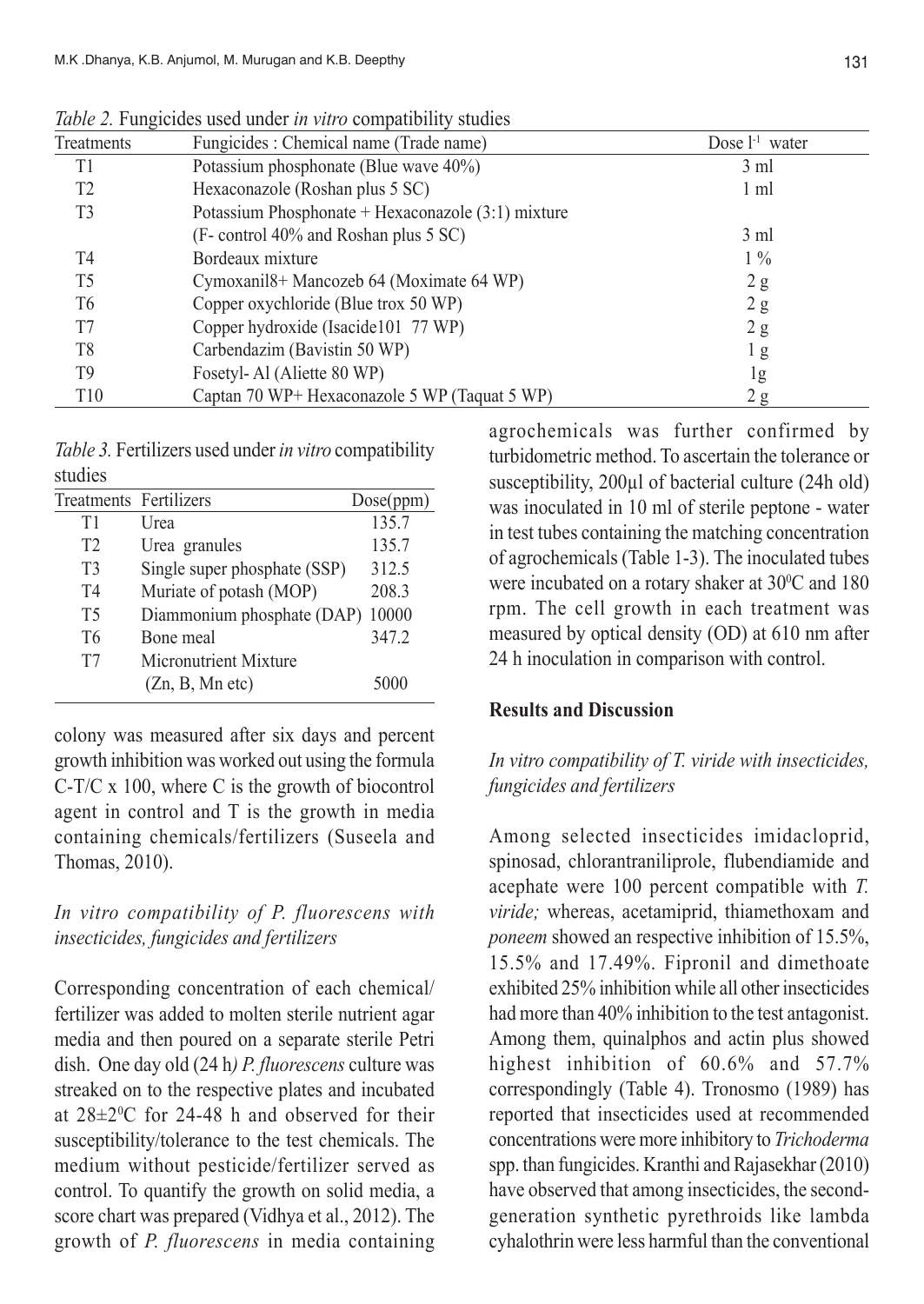|                 |                     |                |                    | Table 4. In vitro compatibility of insecticides, fungicides and fertilizers against T. viride |                  |  |
|-----------------|---------------------|----------------|--------------------|-----------------------------------------------------------------------------------------------|------------------|--|
| Insecticides    | Per cent            |                | Per cent           |                                                                                               | Percent          |  |
|                 | inhibition          | Fungicides     | inhibition         | Fertilizers                                                                                   | inhibition       |  |
|                 | $(Mean)*$           |                | $(Mean)*$          |                                                                                               | $(Mean)**$       |  |
| T1              | 0.5 <sup>g</sup>    | T1             | $0.5$ <sup>f</sup> | T1                                                                                            | 0.7 <sup>b</sup> |  |
| T <sub>2</sub>  | 54.8bc              | T <sub>2</sub> | 90 <sup>a</sup>    |                                                                                               |                  |  |
| T <sub>3</sub>  | 43.9 <sup>d</sup>   | T <sub>3</sub> | 90 <sup>a</sup>    | T <sub>2</sub>                                                                                | 0.7 <sup>b</sup> |  |
| T <sub>4</sub>  | 0.5 <sup>g</sup>    |                |                    |                                                                                               |                  |  |
| T <sub>5</sub>  | $52.5^\circ$        | T <sub>4</sub> | 43.9 <sup>d</sup>  |                                                                                               |                  |  |
| T <sub>6</sub>  | 51.4 <sup>c</sup>   |                |                    | T <sub>3</sub>                                                                                | 0.7 <sup>b</sup> |  |
| T7              | 0.5 <sup>g</sup>    | T <sub>5</sub> | 20.9 <sup>e</sup>  |                                                                                               |                  |  |
| T8              | $25.4^\mathrm{e}$   | T <sub>6</sub> | 50.3 <sup>c</sup>  |                                                                                               |                  |  |
| T <sub>9</sub>  | 60.6 <sup>a</sup>   |                |                    | T <sub>4</sub>                                                                                | 0.7 <sup>b</sup> |  |
| T10             | $25.2^e$            | T7             | 59.4 <sup>b</sup>  |                                                                                               |                  |  |
| <b>T11</b>      | 57.7ab              |                |                    | T <sub>5</sub>                                                                                | 3.6 <sup>a</sup> |  |
| T <sub>12</sub> | $17.5$ <sup>f</sup> | T8             | 90 <sup>a</sup>    |                                                                                               |                  |  |
| T13             | $15.5^{\rm f}$      |                |                    | T <sub>6</sub>                                                                                | 3.4 <sup>a</sup> |  |
|                 |                     | T <sub>9</sub> | $0.5$ <sup>f</sup> |                                                                                               |                  |  |
| T14             | 0.5 <sup>g</sup>    |                |                    |                                                                                               |                  |  |
| T15             | 0.5 <sup>g</sup>    | T10            | 90 <sup>a</sup>    | T7                                                                                            | 0.7 <sup>b</sup> |  |
| T16             | $15.5^{\rm f}$      |                |                    |                                                                                               |                  |  |
| Control         | 0.5 <sup>g</sup>    | Control        | 0.5 <sup>f</sup>   | Control                                                                                       | 0.7 <sup>b</sup> |  |
| CD(0.05)        | 4.2                 | CD(0.05)       | 2.91               | CD(0.05)                                                                                      | 0.26             |  |
| $CV\%$          | 10.2                | $CV\%$         | 3.52               | $CV\%$                                                                                        | 10.54            |  |

\* Arc sine transformed values \*\* Square root transformed values

In each column figures followed by same letter do not differ significantly according to DMRT.

insecticides like monocrotophos and quinalphos. Singh et al. (2014) found that chlorantraniliprole and chlorpyriphos were compatible with *Trichoderma* spp. Soumik et al. (2010) have agreed that the insecticide quinalphos showed toxicity even at low concentration (10 ppm) which indicated the high incompatibility of this chemical with *T. harzianum*. Bagwan (2010) reported that 5% neem oil enhanced the growth of *Trichoderma.* Bheemaraya et al. (2012) showed that imidacloprid and dimethoate were compatible with *T. harzianum*, while quinalphos, carbosulfan and combination chemical of profenophos and cypermethrin were not. The results were in agreement with these earlier findings.

Among fungicides tested, two, viz., potassium phosphonate and fosetyl aluminium were found to be 100 percent compatible with *T. viride.* It was also observed that when potassium phosphonate + hexaconazole mixture was used, there was an

inhibition of 90% to *T. viride.* Hexaconazole, carbendazim and captan + hexaconazole mixture also gave 90% inhibition. Amongst other fungicides, a mixture of cymoxanil and mancozeb (1:8) resulted in least inhibition (20.9%). Copper containing fungicides such as BM, Kocide and COC resulted in high inhibition levels  $(43.92\%$ , 59.44% & 50.32% in that order) (Table 4). Silimela and Korsten (2001) have brought to notice that the efficiency of biocontrol agents could further be improved when applied with the recommended fungicide at a lower concentration. Soumik et al. (2010) have observed some incompatibility of hexaconazole with *T. harzianum*. Shahida et al. (2010) have studied and reported that *T. harzianum* and *T. viride* were compatible with potassium phosphonate and mancozeb and also found more than 65% and 100% inhibition by COC and BM respectively. Kranthi and Rajasekhar (2010) have expressed that the fungicides carbendazim, mancozeb and tridemorph had negative impact on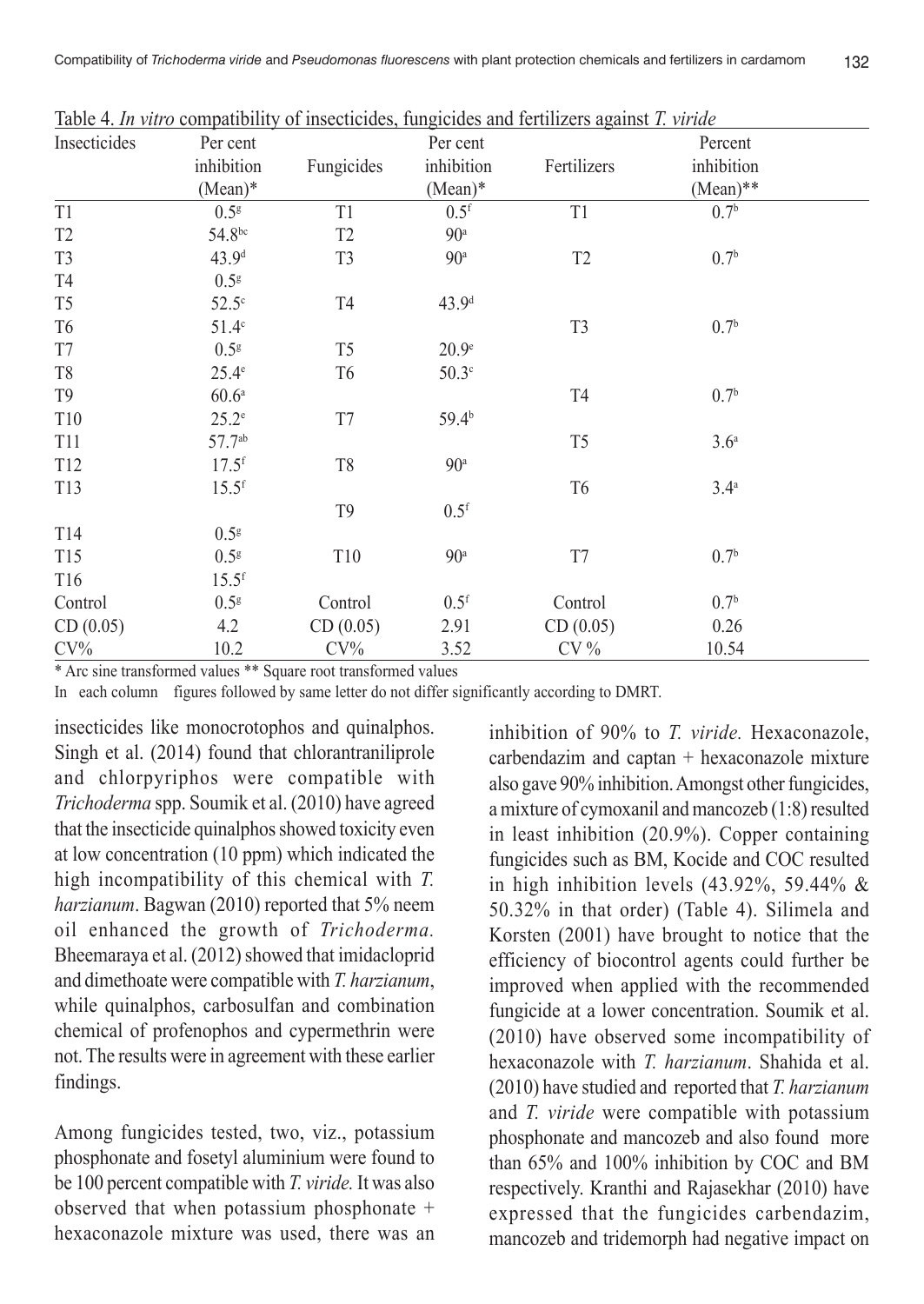the growth of *T. viride.* Pandian et al. (2013) claimed that copper hydroxide at the rate  $2 \text{ g} l^{-1}$  was inhibitory to *T. viride* under *in vitro* condition. Gaur and Sharma (2010) have seen compatibility of *T. viride* with various fungicides and reported that COC, mancozeb, fosetyl-Al and cymoxanil 8% + mancozeb 64% mixture showed moderate to good compatability. The findings of this *in vitro* investigation also gave results in line with that of earlier studies. Among fertilizers, urea, urea granules, MOP, SSP and micronutrient mixture had cent per cent compatibility with *T. viride*, but sporulation was reduced in case of SSP and MOP treated plates. DAP and bone meal treatments had registered a minimum incompatibility of 3.6% and 3.4% respectively (Table 4). Application of urea, rock phosphate, MOP and NPK together did not affect the survival of *T. harzianum* (Saju, 2004). Shylaja and Rao (2012) have confirmed that urea and MOP were totally compatible with *T*. *harzianum* as SSP had significantly inhibited its growth.

Kranthi and Rajasekhar (2010) insisted that MOP and SSP have shown good compatibility with *T. viride*. Our results are in accordance with the earlier published findings.

## *In vitro compatibility of P. fluorescens with insecticides, fungicides and fertilizers*

The results of the study have shown that *P. fluorescens* was compatible with *poneem,* acephate, quinalphos and chlorantraniliprole (111-166%) followed by dimethoate, flubendiamide and imidacloprid (96-103%) and the growth was better compared to control. All other insecticides like chlorpyriphos, carbosulfan and acetamiprid showed maximum inhibition (21-29% growth) followed by pine oil and fipronil (45-50%). The growth of the antagonists on the solid media containing above chemicals has shown similar findings (Table 5). There are only few reports about the compatibility studies on *P. fluorescens* with insecticides. Gokil

| Insecticides    | OD $(610 \text{ nm})$ &  |                 | OD $(610 \text{ nm})\&$ |                | OD( $610 \text{ nm}$ ) & |
|-----------------|--------------------------|-----------------|-------------------------|----------------|--------------------------|
|                 | Growth on                | Fungicides      | Growth on               | Fertilizers    | Growthon                 |
|                 | solid media              |                 | solid media             |                | solid media              |
| T1              | $0.47^{\circ}$ (V)       | T1              | $0.39^{\circ}$ (G)      | T1             | 0.49abc(V)               |
| T <sub>2</sub>  | $0.13^{j}(S)$            | T <sub>2</sub>  | $0.54^{\circ}$ (V)      | T <sub>2</sub> | 0.47 <sup>cd</sup> (V)   |
| T <sub>3</sub>  | $0.12^{j}(S)$            |                 |                         |                |                          |
| T4              | $0.51^{d}(V)$            | T <sub>3</sub>  | $0.47^b(V)$             | T <sub>3</sub> | $0.51^{a}(V)$            |
| T <sub>5</sub>  | $0.42^{fg}(V)$           |                 |                         |                |                          |
| T <sub>6</sub>  | $0.21^i(M)$              | T <sub>4</sub>  | $0.28^{d}(M)$           | T4             | $0.51^{a}(V)$            |
| T7              | $0.44$ <sup>ef</sup> (V) |                 |                         |                |                          |
| T <sub>8</sub>  | $0.23^{\rm i}$ (M)       | T <sub>5</sub>  | $0.11^{\circ}$ (S)      | T <sub>5</sub> | $0.44^{d}(V)$            |
| T9              | $0.61^{\circ}$ (V)       |                 |                         |                |                          |
| T10             | $0.47^{\circ}$ (V)       | T <sub>6</sub>  | $0.11^{\circ}$ (S)      |                |                          |
| T11             | $0.27^h(M)$              |                 |                         | T6             | 0.48 <sup>bcd</sup> (V)  |
| T <sub>12</sub> | $0.76^{a}(V)$            | T7              | $0.09\text{°(S)}$       |                |                          |
| T <sub>13</sub> | $0.39*(G)$               | T <sub>8</sub>  | $0.39^{\circ}$ (G)      | T7             | $0.11^{\circ}$ (S)       |
| T <sub>14</sub> | $0.66^{\rm b}$ (V)       | T <sub>9</sub>  | $0.07^{\circ}$ (S)      |                |                          |
| T <sub>15</sub> | $0.42^{fg}(V)$           | T <sub>10</sub> | $0.28^{d}(M)$           | Control        | $0.46^{cd}(V)$           |
| T <sub>16</sub> | $0.09^{\rm j}$ (S)       |                 |                         |                |                          |
| Control         | $0.46^{\circ}$ (V)       | Control         | $0.46^b(V)$             |                |                          |
| CD(0.05)        | 0.04                     | CD(0.05)        | 0.06                    | CD(0.05)       | 0.04                     |
| $CV\%$          | 5.8                      | $CV\%$          | 11                      | $CV\%$         | 4.8                      |

*Table 5*. *In vitro* compatibility of insecticides, fungicides & fertilizers against *P. fluorescens*

S: Slight growth, M: Moderate growth, G: Good growth, V: Very Good growth In each column figures followed by same letter do not differ significantly according to DMRT.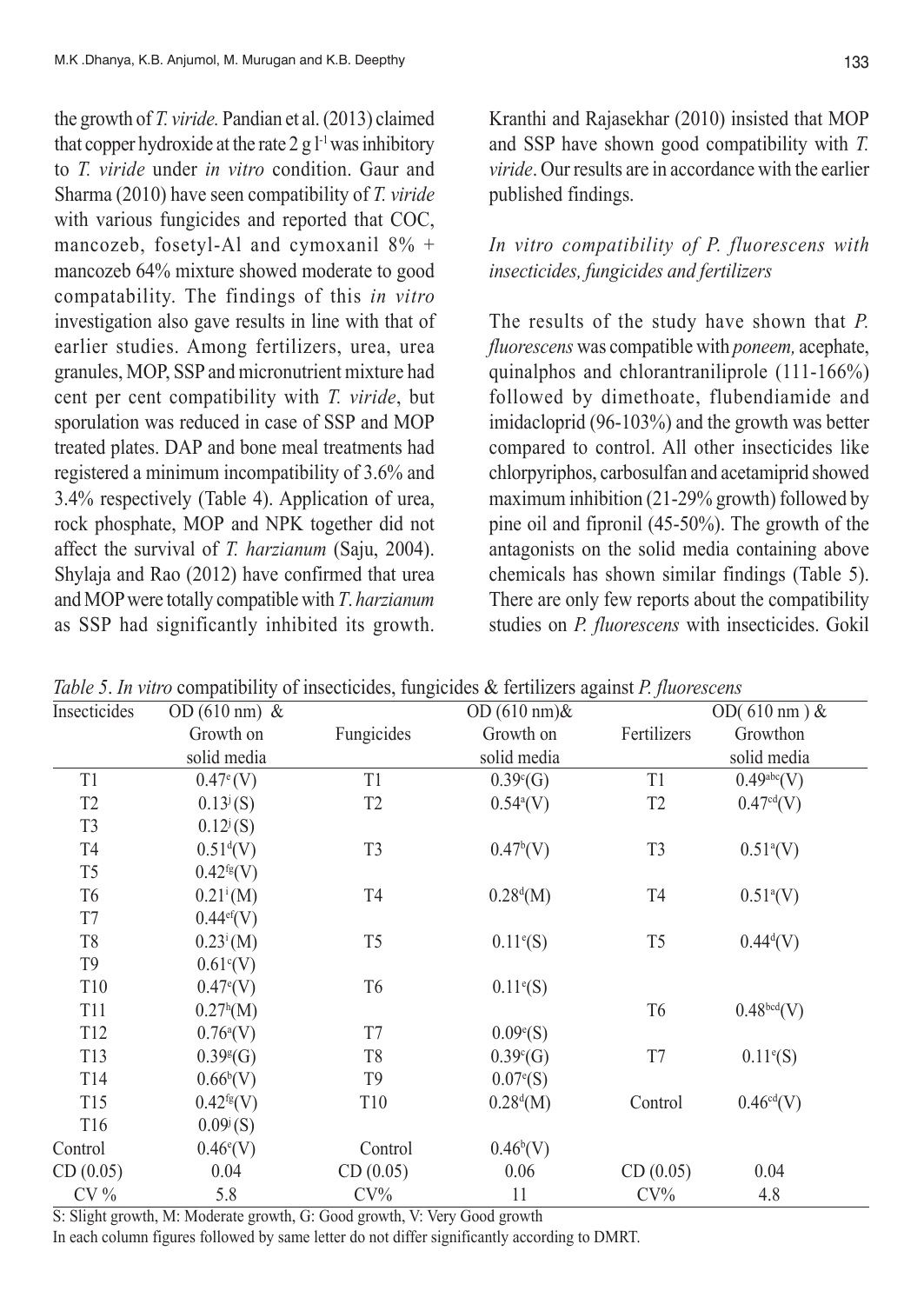(2013) reported that the insecticide quinalphos was compatible with *P. fluorescens* up to 500 ppm. According to Keshgond and Naik (2013), carbosulfan and neem seed oil showed a minimum inhibition with *P. fluorescens* whereas nimbicidine and eucalyptus leaf extract showed complete inhibition.

*In vitro* evaluation of fungicides with *P. fluorescens* showed that its growth in hexaconazole was the highest compared to control (117%) followed by potassium phosphonate + hexaconazole mixture (102%) but it was on par with control, where as fosetyl- Al, COC, copper hydroxide and cymoxanil + mancozeb mixture inhibited growth to the tune of 15-24% (Table 5*). P. fluorescens* was found to be more tolerant to fungicides than fungi and this might be due to the reason that some bacteria might use pesticides as nutrient source and hence can tolerate higher concentrations of chemicals (Aislabie and Jones, 1995). According to Shahida et al. (2010), *P*. *fluorescens* was compatible with potassium phosphonate , but incompatible with BM. Keshgond and Naik (2013) have noticed that carbendazim had minimum inhibition when mancozeb and captan showed complete inhibition of *P. fluorescens.* According to Gokil (2013) fungicides such as tricyclazole and carbendazim were compatible with *P. fluorescens* up to 2000 ppm. Mohiddin and Khan (2013) found that *P. fluorescens* was compatible with fungicides like thiram, mancozeb, captan and carbendazim. Maheshwari (2013) also had reported a good compatibility of *P. fluorescens* with carbendazim, thiram and mancozeb. A study by Pandian et al. (2013) had proved that *P. fluorescens* was compatible with lower concentration of copper hydroxide  $(0.5 \text{ g l}^{-1})$ . On the contrarary, in the study, copper hydroxide had recorded very high incompatibility that could be due to the higher concentration  $(2 \text{ g } l^{-1})$  used in the experiment.

Among fertilizers SSP and MOP resulted in the highest growth (111%) followed by urea and bone meal (102-107%). The growth in the media

containing urea granules (101%) and DAP (96%) was on par with control. The least growth (24%) was observed in micronutrient containing media (Table 5). These results showed that SSP, MOP, urea and bone meal enhanced the growth of *P. fluorescens.* Bagyalakshmi et al. (2012) conducted an *in vitro* compatibility study using indigenous PGPRs with fertilizers in tea and reported that MOP (3%) and rock phosphate (up to 10.5%) had enhanced the growth of PGPR, while urea (4%) inhibited its growth considerably.

The results of the study have clearly showed that imidacloprid, spinosad, chlorantraniliprole, flubendiamide, acephate, potassium phosphonate, fosetyl aluminium, urea, urea granules, MOP, SSP and micronutrient mixture were highly compatible with *T. viride*. In the case of P. *fluorescens,* pongamia + neem oil mixture, acephate, quinalphos, chlorantraniliprole, dimethoate, imidacloprid, flubendiamide, hexaconazole, potassium phosphonate + hexaconazol mixture, SSP, MOP, urea, bone meal and urea granules were 100% compatible at the respective concentrations. This information can therefore be used for selecting appropriate chemicals with their dosages for application along with bioagents in farmer's field. However further investigations are recommended for field application.

### **References**

- Aislabie, J. and Jones, L.G. 1995. A review of bacterial degradation of pesticides. Aust. J. Soil Res*.*, 33: 925- 942.
- Bagwan. 2010. Evaluation of *Trichoderma* compatibility with fungicides, pesticides, organic cakes and botanicals for integrated management of soil borne disease of soya bean. Intl*.* J. Plant Protec., 3(2): 206- 209.
- Bagyalakshmi, B., Balamurugan, A., Ponmurugan, P. and Premkumar, R. 2012. Compatibility study of indigenous plant growth promoting rhizobacteria with inorganic and organic fertilizers used in tea. Intl. J. Agric. Res., 7(3): 144-151.
- Bheemaraya Patil, M.B., RameshVendan, K.T., Amaresh,